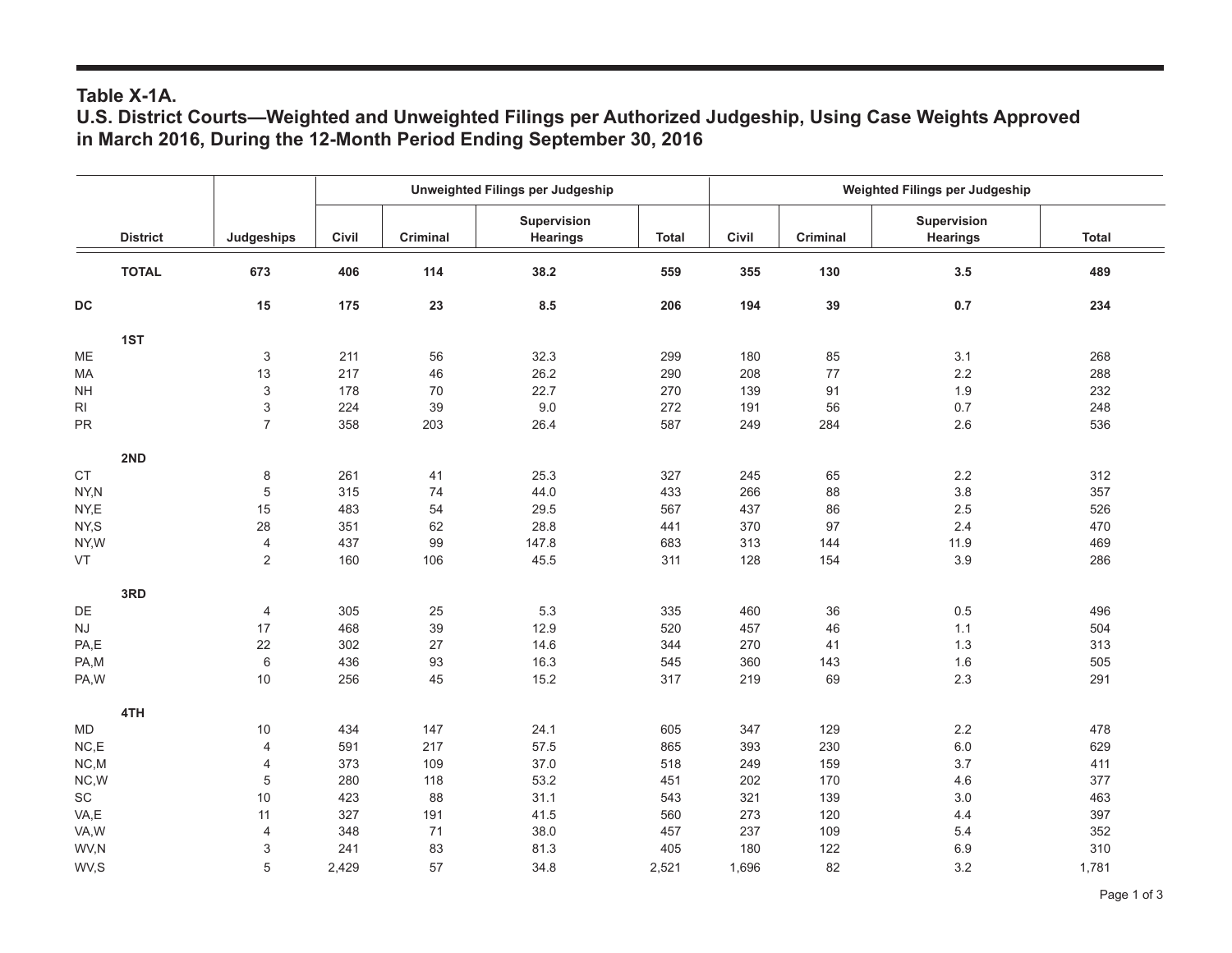|  | Table X-1A. (September 30, 2016-Continued) |  |  |
|--|--------------------------------------------|--|--|
|--|--------------------------------------------|--|--|

|           |                 |                         | <b>Unweighted Filings per Judgeship</b> |                 |                                |              | Weighted Filings per Judgeship |                 |                                       |              |
|-----------|-----------------|-------------------------|-----------------------------------------|-----------------|--------------------------------|--------------|--------------------------------|-----------------|---------------------------------------|--------------|
|           | <b>District</b> | Judgeships              | Civil                                   | <b>Criminal</b> | Supervision<br><b>Hearings</b> | <b>Total</b> | Civil                          | <b>Criminal</b> | <b>Supervision</b><br><b>Hearings</b> | <b>Total</b> |
|           | 5TH             |                         |                                         |                 |                                |              |                                |                 |                                       |              |
| LA,E      |                 | 12                      | 1,353                                   | 30              | 6.9                            | 1,390        | 1,121                          | 38              | 0.7                                   | 1,160        |
| LA,M      |                 | 3                       | 289                                     | 60              | 14.0                           | 364          | 263                            | 85              | 2.0                                   | 350          |
| LA, W     |                 | $\overline{7}$          | 258                                     | 48              | 14.0                           | 320          | 218                            | 62              | 1.6                                   | 281          |
| MS, N     |                 | 3                       | 250                                     | 51              | 11.3                           | 313          | 220                            | 74              | 1.8                                   | 295          |
| MS,S      |                 | 6                       | 289                                     | 47              | 25.3                           | 362          | 265                            | 67              | 2.7                                   | 335          |
| TX,N      |                 | 12                      | 467                                     | 135             | 28.6                           | 630          | 382                            | 187             | 3.0                                   | 571          |
| TX,E      |                 | 8                       | 621                                     | 100             | 0.6                            | 722          | 897                            | 153             | 0.1                                   | 1,050        |
| TX,S      |                 | 19                      | 324                                     | 364             | 86.4                           | 775          | 278                            | 282             | 8.3                                   | 569          |
| TX, W     |                 | 13                      | 331                                     | 522             | 117.6                          | 971          | 291                            | 447             | 9.8                                   | 747          |
|           | 6TH             |                         |                                         |                 |                                |              |                                |                 |                                       |              |
| KY,E      |                 | 5.5                     | 267                                     | 80              | 33.1                           | 381          | 188                            | 125             | 3.0                                   | 315          |
| KY, W     |                 | 4.5                     | 295                                     | 96              | 16.4                           | 408          | 245                            | 94              | 1.9                                   | 341          |
| MI, E     |                 | 15                      | 298                                     | 62              | 17.3                           | 377          | 265                            | 90              | 1.5                                   | 357          |
| MI,W      |                 | $\overline{4}$          | 454                                     | 99              | 42.3                           | 595          | 332                            | 142             | 3.5                                   | 477          |
| OH,N      |                 | 11                      | 299                                     | 56              | 45.1                           | 400          | 239                            | 90              | 3.8                                   | 333          |
| OH,S      |                 | 8                       | 343                                     | 76              | 31.3                           | 450          | 288                            | 101             | 3.8                                   | 393          |
| TN,E      |                 | 5                       | 336                                     | 132             | 33.8                           | 502          | 251                            | 201             | 2.7                                   | 455          |
| TN,M      |                 | 4                       | 792                                     | 55              | 53.8                           | 901          | 603                            | 79              | 5.4                                   | 688          |
| TN,W      |                 | 5                       | 256                                     | 91              | 61.2                           | 409          | 190                            | 138             | 6.4                                   | 334          |
|           | 7TH             |                         |                                         |                 |                                |              |                                |                 |                                       |              |
| IL, N     |                 | 22                      | 424                                     | 29              | 8.8                            | 461          | 395                            | 45              | $0.8\,$                               | 441          |
| IL, C     |                 | 4                       | 377                                     | 67              | 40.5                           | 484          | 291                            | 88              | 4.1                                   | 383          |
| IL, S     |                 | 4                       | 355                                     | 62              | 47.8                           | 464          | 260                            | 93              | 4.0                                   | 357          |
| IN, N     |                 | 5                       | 378                                     | 78              | 18.6                           | 475          | 312                            | 112             | 2.4                                   | 426          |
| IN, S     |                 | 5                       | 808                                     | 92              | 7.2                            | 907          | 616                            | 147             | 0.9                                   | 764          |
| WI,E      |                 | 5                       | 341                                     | 55              | 43.0                           | 439          | 269                            | 86              | 3.6                                   | 359          |
| WI, W     |                 | $\overline{2}$          | 431                                     | 69              | 26.0                           | 526          | 337                            | 103             | 2.5                                   | 443          |
|           | 8TH             |                         |                                         |                 |                                |              |                                |                 |                                       |              |
| AR, E     |                 | 5                       | 396                                     | 74              | 17.0                           | 487          | 298                            | 107             | 1.7                                   | 407          |
| AR, W     |                 | 3                       | 366                                     | 84              | 12.0                           | 462          | 245                            | 118             | 1.2                                   | 364          |
| IA,N      |                 | $\mathbf 2$             | 403                                     | 191             | 133.5                          | 727          | 275                            | 259             | 18.5                                  | 553          |
| IA,S      |                 | 3                       | 268                                     | 138             | 85.3                           | 491          | 180                            | 195             | 8.4                                   | 384          |
| <b>MN</b> |                 | $\overline{7}$          | 531                                     | 47              | 53.1                           | 632          | 451                            | 76              | 4.6                                   | 532          |
| MO,E      |                 | 8                       | 292                                     | 108             | 37.3                           | 437          | 228                            | 156             | 3.9                                   | 388          |
| MO,W      |                 | 6                       | 418                                     | 135             | 55.5                           | 608          | 304                            | 198             | 5.0                                   | 507          |
| <b>NE</b> |                 | 3                       | 252                                     | 195             | 102.7                          | 549          | 233                            | 276             | 8.6                                   | 517          |
| <b>ND</b> |                 | $\overline{\mathbf{c}}$ | 212                                     | 214             | 82.5                           | 508          | 178                            | 301             | 7.7                                   | 487          |
| <b>SD</b> |                 | 3                       | 223                                     | 189             | 107.7                          | 520          | 194                            | 291             | 11.4                                  | 496          |